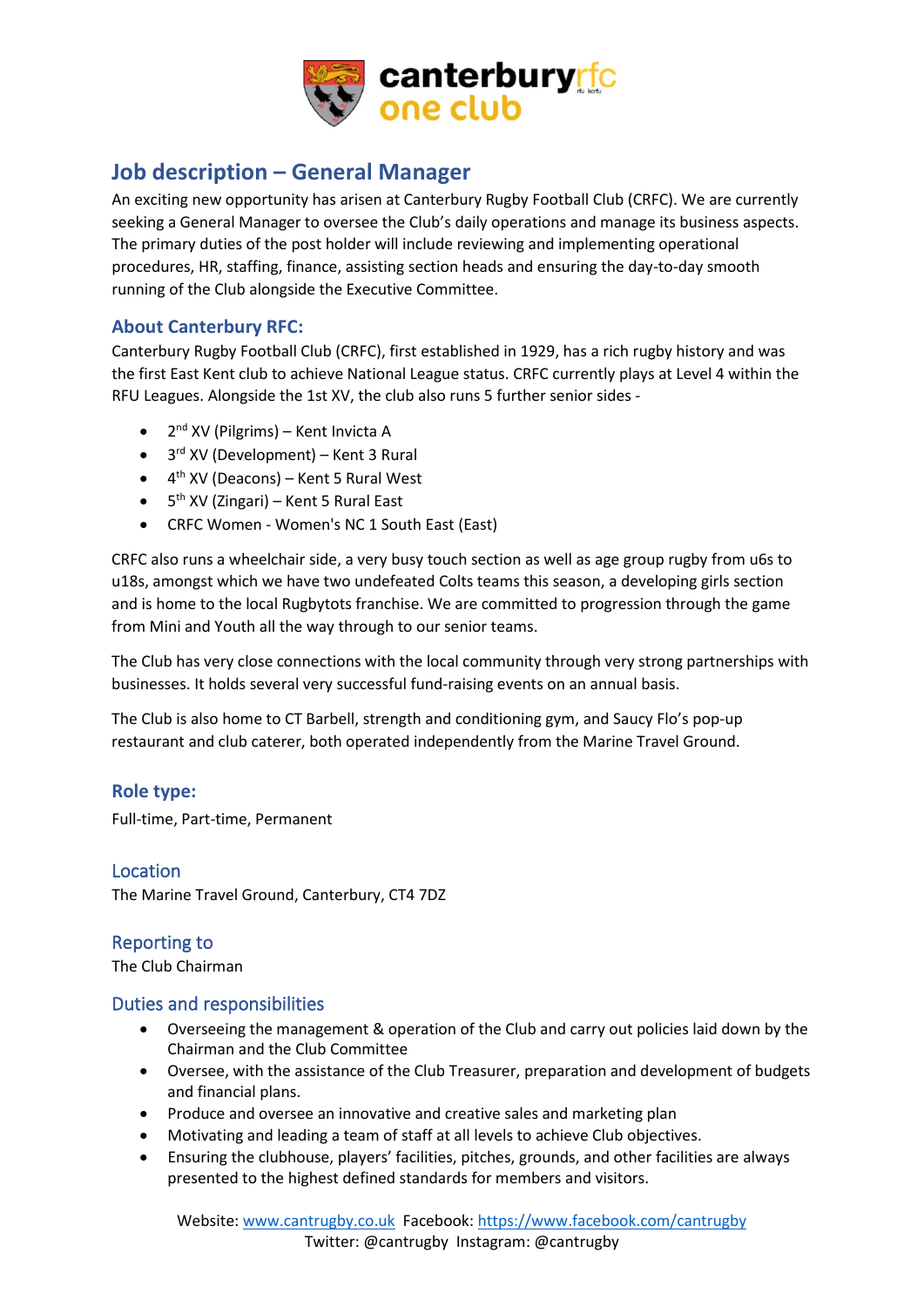

- Ensuring the Club is compliant with all relevant laws and regulations, including but not limited to health & safety, employment, licensing and equality legislation. Constantly updating and introducing the club's policies and procedures.
- Demonstrate excellent communication skills as well as manage media and other external communication.
- Representing the Club professionally in its dealings with all third parties including the franchised on-site gym and restaurant.

## **Person specification:**

Experience

- Strong track record of providing service excellence in a hospitality and/or sporting environment
- Proven commercial acumen with a record of raising business levels through membership, function and ticket sales

#### Skills & abilities

- A clear understanding of the issues affecting the sports club industry and solutions to the problems
- Demonstrate management and administrative skills with a well organised and efficient style
- Have competent IT skills with an understanding of sports specific membership and diary management

#### Personal qualities

- First class communication, leadership, motivation, and diplomacy skills.
- An appreciation of rugby and its traditions within a commercially focused environment
- A hands-on work ethic and a flexible approach to working hours and working weekends and evenings.

CRFC is committed to safeguarding and promoting the welfare of children. Applicants must be willing to undergo appropriate child protection screening, including checks with the past employers and the Disclosure and Barring Service.

## Salary

An attractive package commensurate with experience is on offer. There is no accommodation with the role.

To apply, candidates should send a letter highlighting their motivation for the role and relevant experience with an up-to-date CV by 12.00 pm on Monday 9<sup>th</sup> May.

Address to: Giles Hilton Chairman Canterbury RFC The Marine Travel Ground Merton Lane North **Canterbury** CT4 7DZ